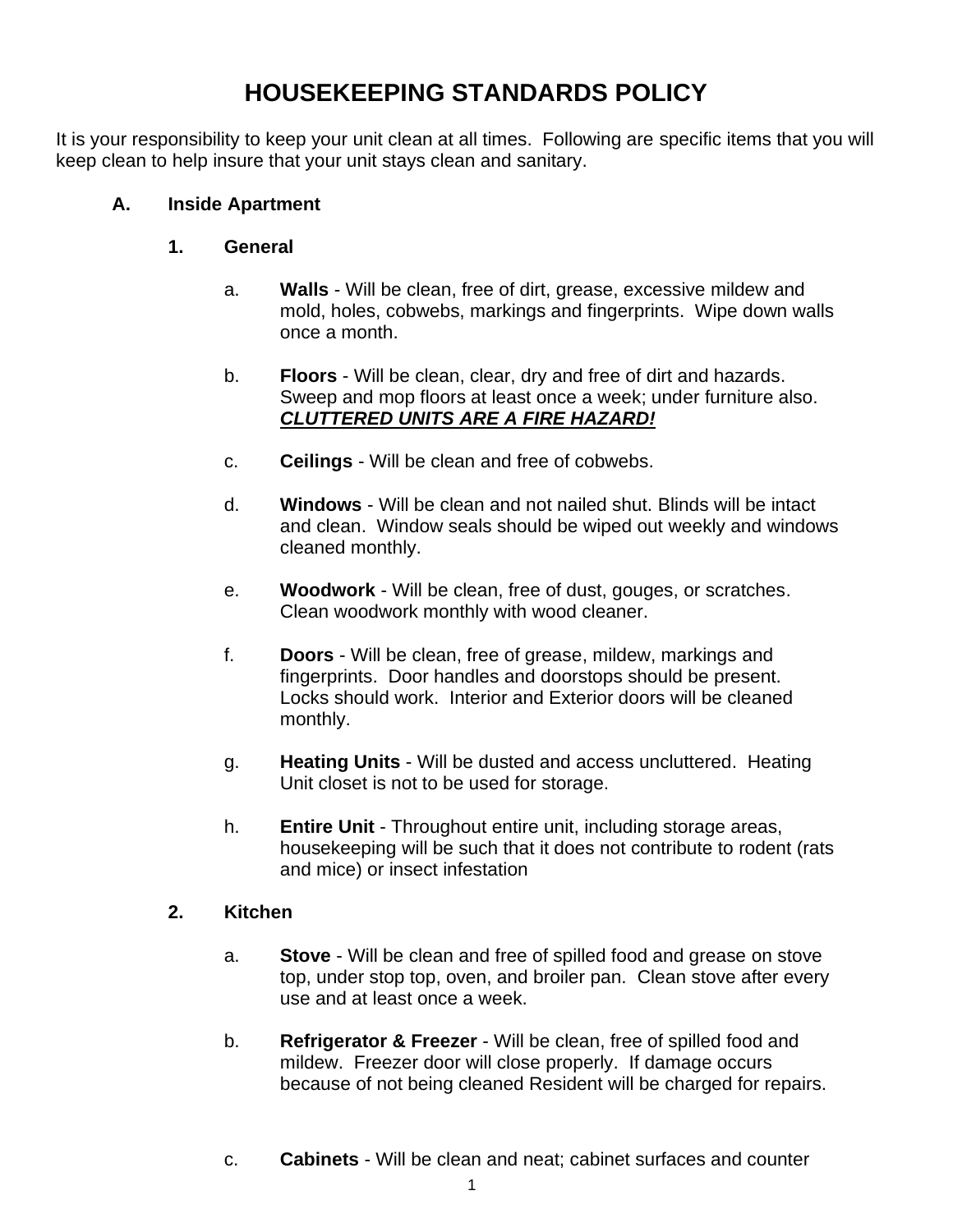top will be free of grease and spilled food. Cabinets will not be overloaded. Storage under the sink will be limited to small or lightweight items to permit access for repairs. Heavy pots and pans will not be stored under the sink. Do NOT leave food sitting on cabinets, stove, or around unit. Cabinet surfaces will be cleaned monthly with wood cleaner and the insides wiped out monthly.

- d. **Vent-A-Hood** Will be free of grease and dust. Clean hood after each use and filter at least weekly.
- e. **Sink -** Will be clean, free of grease and garbage. Dirty dishes will be washed after each use and put away in a timely manner. Do NOT let dirty dishes sit in sink or around the unit. **DO NOT POUR GREASE DOWN SINK DRAINS.**
- f. **Food Storage Areas** Will be neat and clean without spilled food. Do NOT leave open food in cabinets.
- g. **Trash/Garbage** Will be disposed of properly. It will be stored in a covered trash can until removed to the disposal area on the appropriate days. **Trash can is not to be stored in unit, in front yard, or on front porch, it is to be stored outside, behind the unit or in storage closed.**

#### **3. Bathroom**

- a. **Toilet and Tank** Will be clean and odor free. Clean toilet, tank, and base at least weekly.
- b. **Tub and Shower** Will be clean and free of excessive soap scum, mildew and mold. Where applicable, shower curtains should be in place and of adequate length. Clean tub and shower weekly.
- c. **Lavatory** Will be clean, odor and stain free. Clean lavatory and countertop weekly.
- d. **Exhaust Fans** Will be free of dust and debris. Clean fan monthly.
- e. **Floor** Will be clean, dry, and free of trash and clothing. Sweep and mop floor weekly.

#### **4. Storage Areas**

- a. **Linen Closets** Will be neat and clean.
- b. **Other Closets** Will be neat and clean. Clothing and shoes will be stored properly. Closet floors will be free of clothing, hangers, and trash. Clean closets monthly. **Highly flammable materials**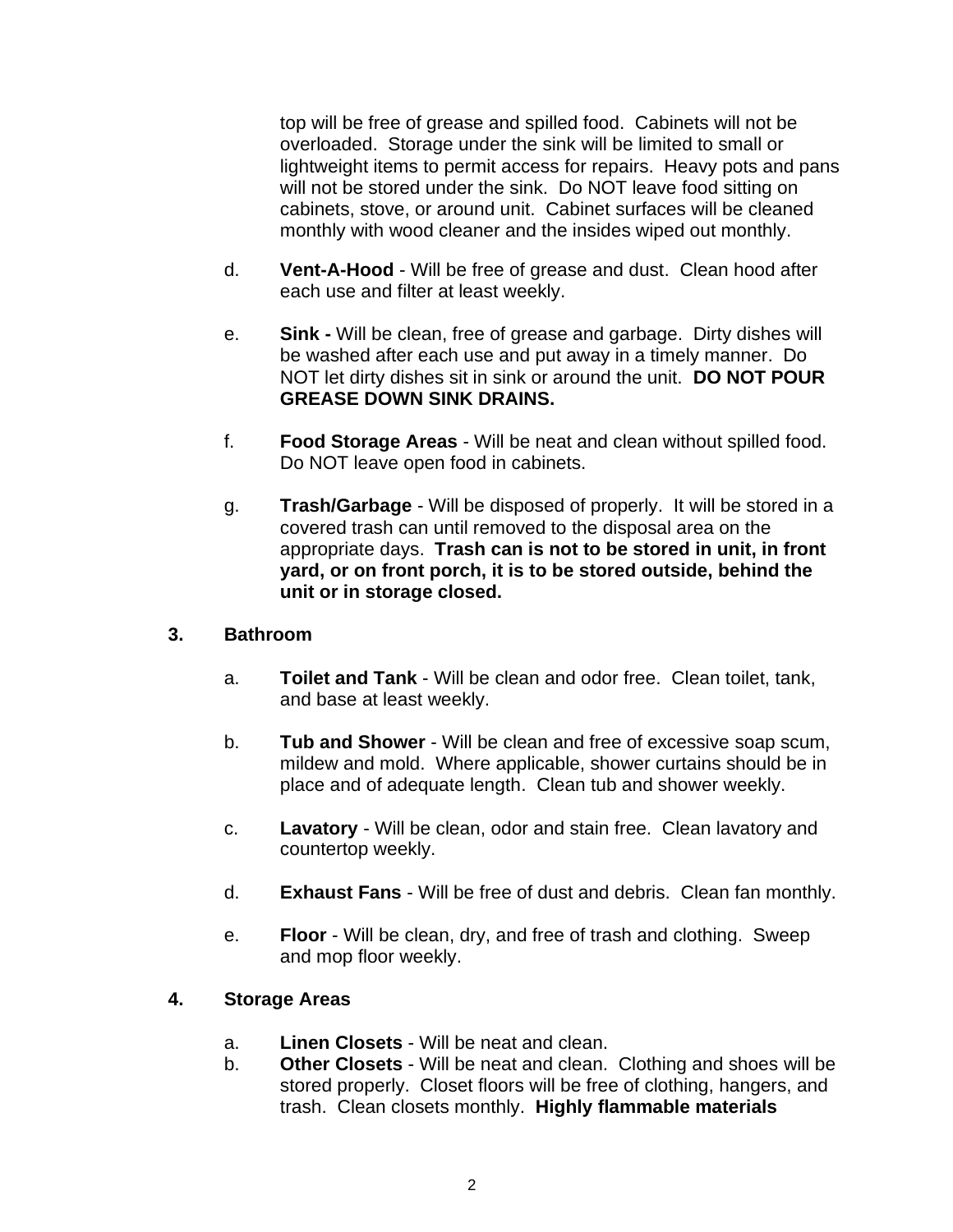## **should NOT be stored in the unit.**

- c. **Other Storage Areas** Will be clean, neat and free of hazards. Sweep out closets monthly.
- d. **Flammable Material** Will NOT be stored in the water heater or central air/heat closets!
- B**. Outside the Unit**
	- 1. **Yards** Will be free of debris, trash, and abandoned cars and abandoned pets. **Do not throw food, grease, or ashes from barbeque pit in yards.** Exterior walls will be free of graffiti. Nothing will be placed on the exterior walls without permission from the PHA**. Resident is to refrain from parking any vehicles on the lawn.** Under the new towing statute the PHA has the right to tow vehicles in violation of the law within forty-eight (48) hours of 'Notice of Vehicle Violation". PHA may have improperly parked vehicles removed from the premises, under applicable State Statutes.
	- 2. **Porches (Front and Rear)** Will be clean and free of hazards. They will not be used for storage except with written permission from PHA.
	- 3. **Steps (Front and Rear)** Will be clean and free of hazards
	- 4. **Storm Doors** Will be clean, with screens and hardware intact. Exterior doors will be clean and free of stickers, mildew, and dirt.
	- 5. **Sidewalks** Will be clean and free of hazards.
	- 6. **Parking Lot** Will be free of trash, bottles, cans, vehicle fluids and abandoned cars. Vehicle repairs are not allowed in the parking lots. PHA may have vehicles in violation removed from the premises.
	- 7. **Laundry Areas** Will be clean and neat free of excessive clothing and lint. Do not overload washing machines; Remove lint from dryers after use.
	- 8. **Children** Are not to climb on fences surrounding PHA property, clotheslines, mailboxes or trees on the PHA property. Tenants will be billed for and damage that their children cause. Playgrounds are for the use of tenant's children. Children are not allowed on playgrounds without adult supervision.

#### **C. Failure of PHA being able to gain access of unit to perform housekeeping inspection may result in additional charges and may constitute a**